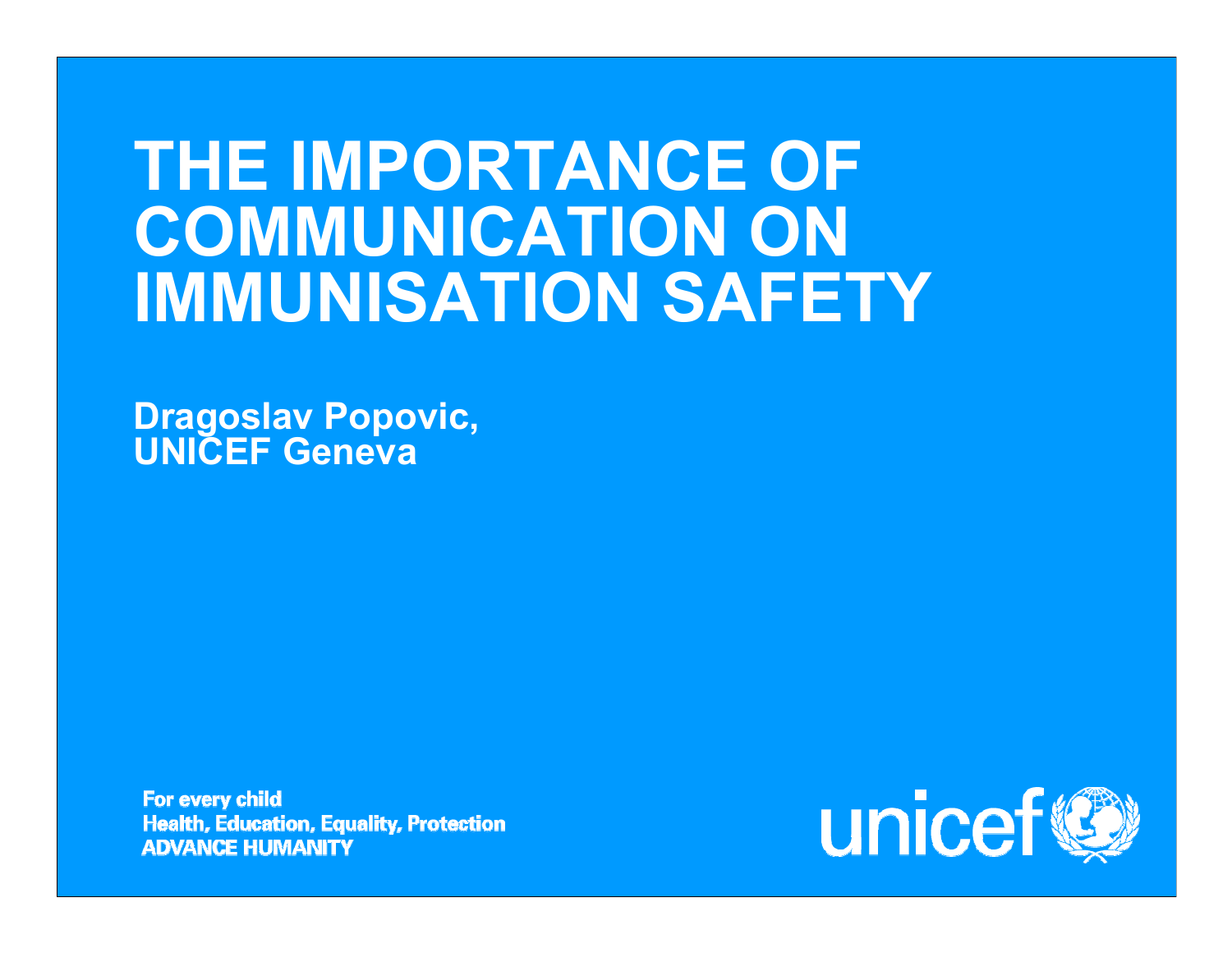## THE PROBLEM

- Vaccines are one of public health's greatest successes - and one of its least heralded
- **Appreciated within the field**
- Taken for granted by a complacent majority
- Attacked and questioned by a vocal minority
- **Needs new champions**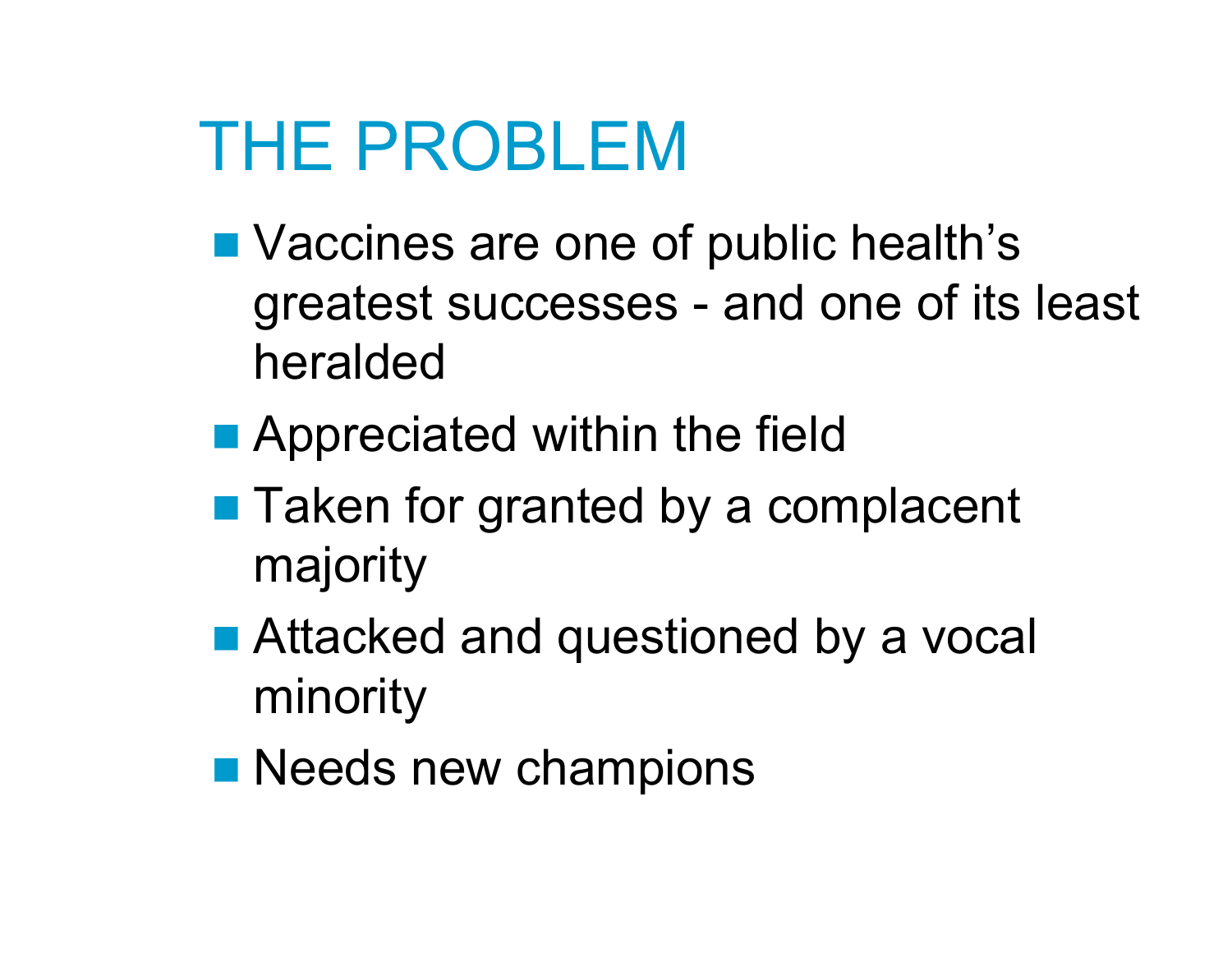#### ISSUES

- New antigens, new technology, new costs
- **Less visible threats of some diseases**
- **New threats, new competing priorities**
- **Increasing portfolio of vaccine options**
- Stronger rights-based, "right to know" environment - growing civil society demands on access to information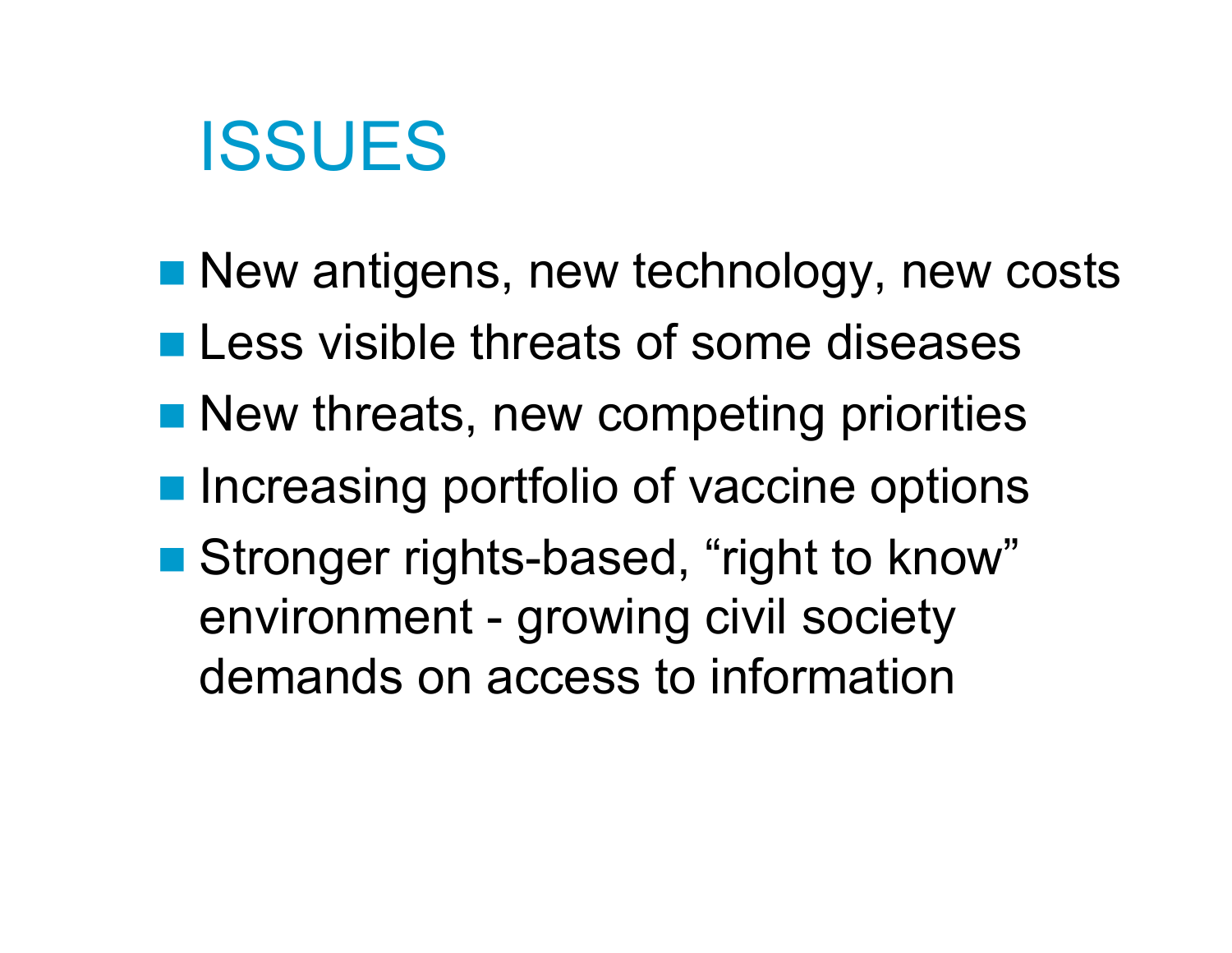## ISSUES ctd...

- **Increased and more rapid** communication channels
- **Previously locally isolated adverse** events now national/international media events
- More frequent global travel, more exposure/understanding of different languages
- **Less-government controlled and more** global and commercially driven media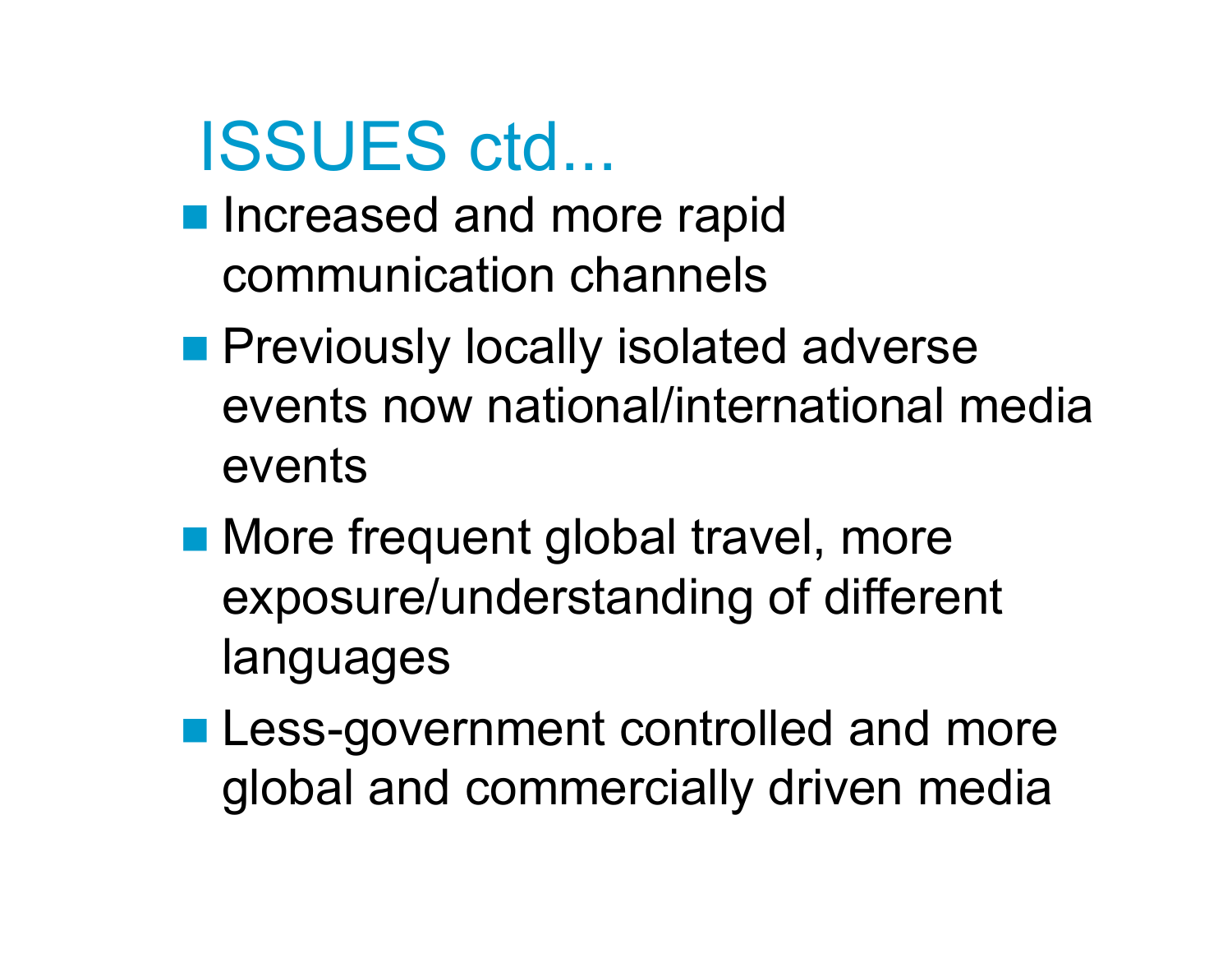## LESS PUBLIC TRUST

- **Publicly available information on vaccines is** confusing
- Confusing information creates more public questioning
- Politically, economically, ethnically and socially marginalised groups have less trust in government provided commodities/services increasing rumors due to lack of trust in the provider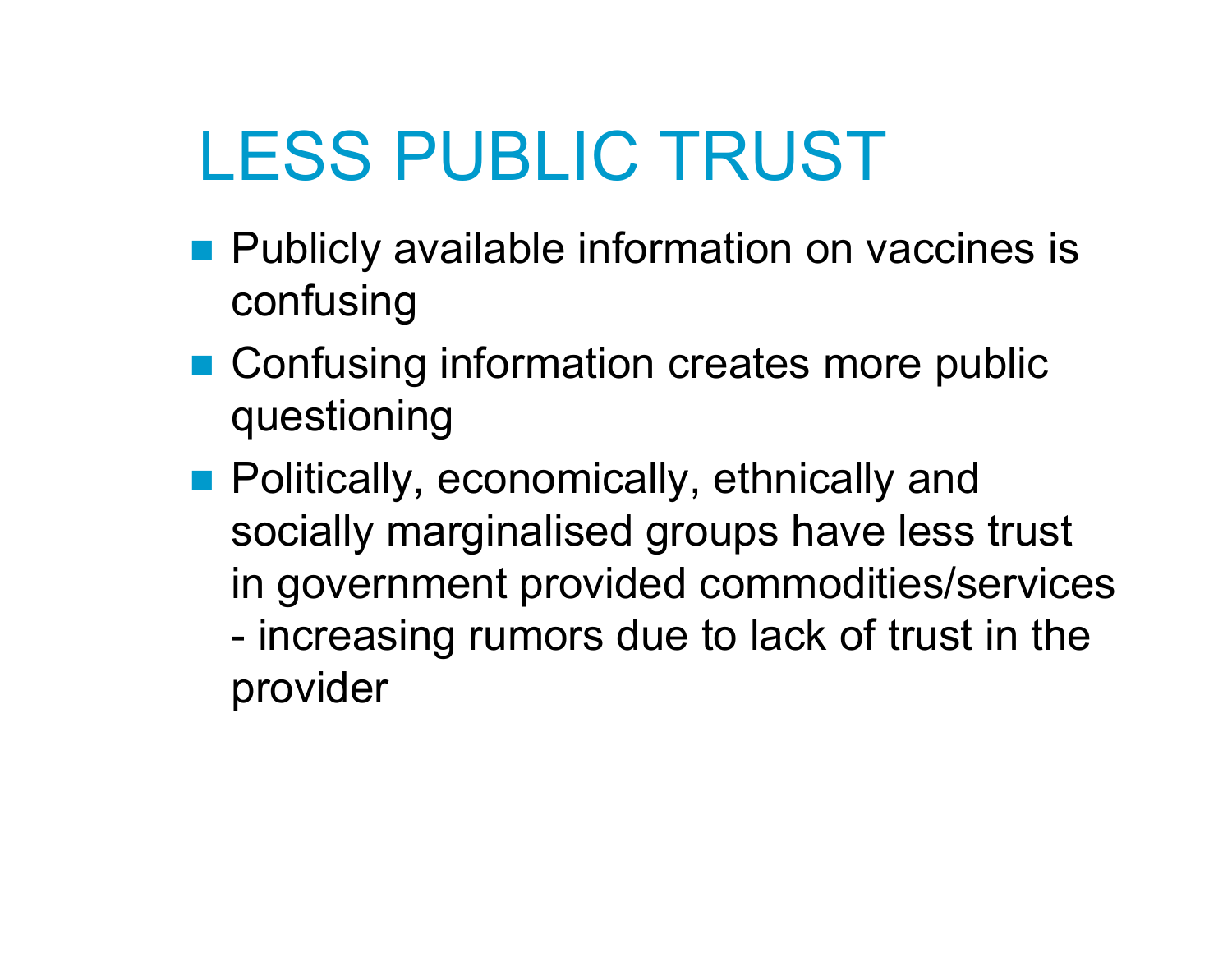# WHY DOES PUBLIC TRUST MATTER TODAY?

- Routine immunization is routinely at risk!
- Campaigns, introduction of new antigens/technologies are highly visible and increase possibility of adverse events and rumors
- Controversial stories have clear ability to attract attention
- Rumors and distrust can hamper our efforts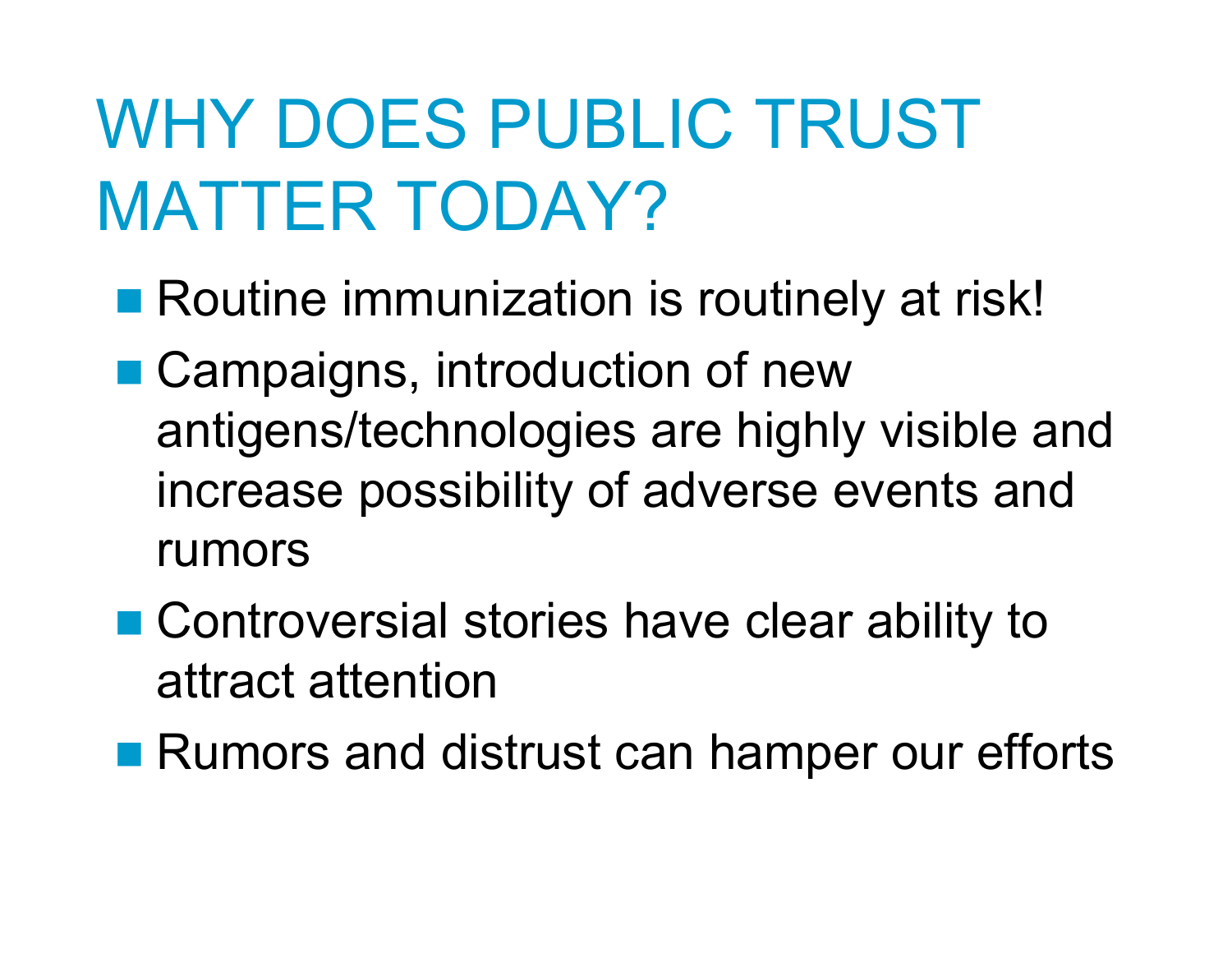

Adopted from Chen T, et al.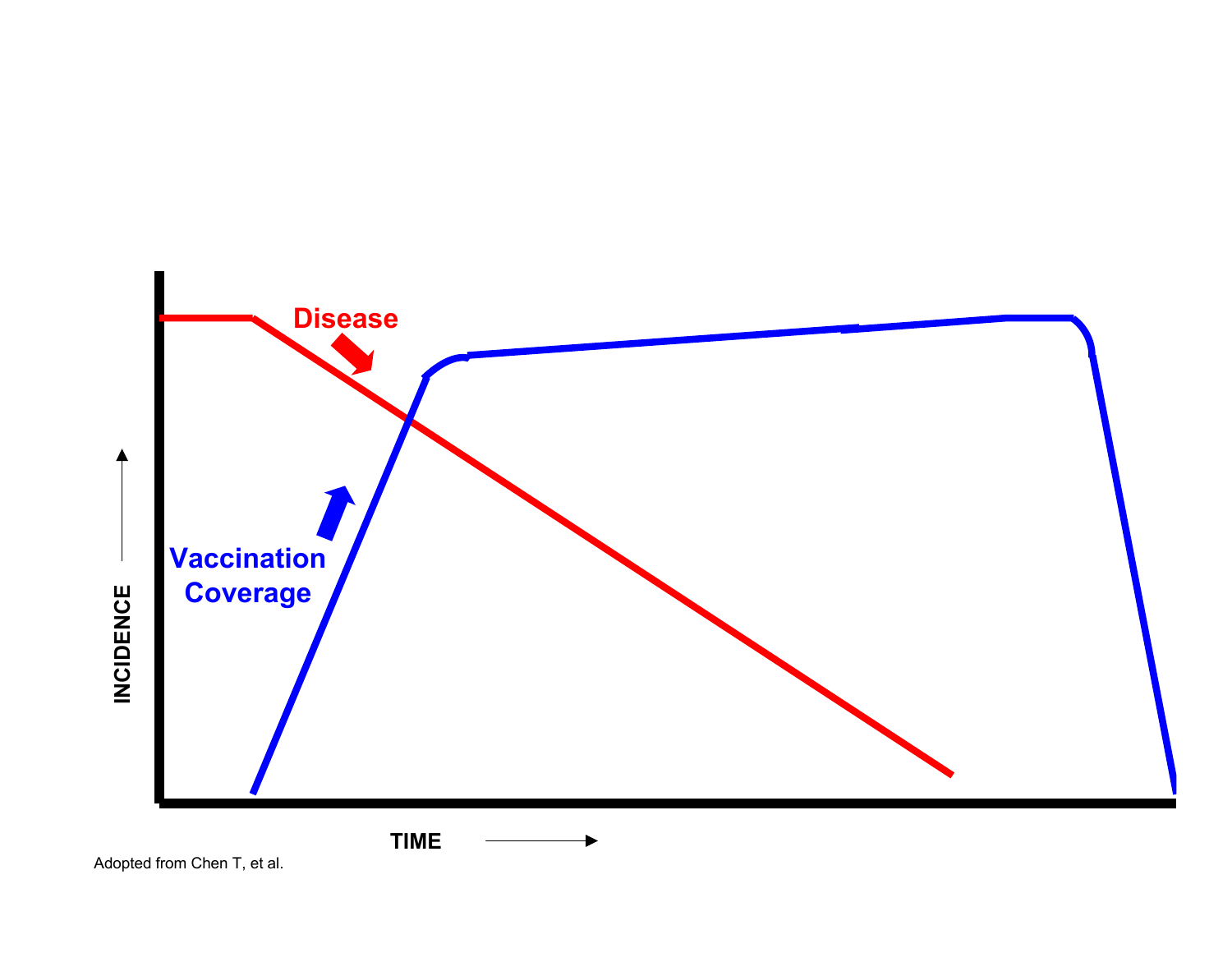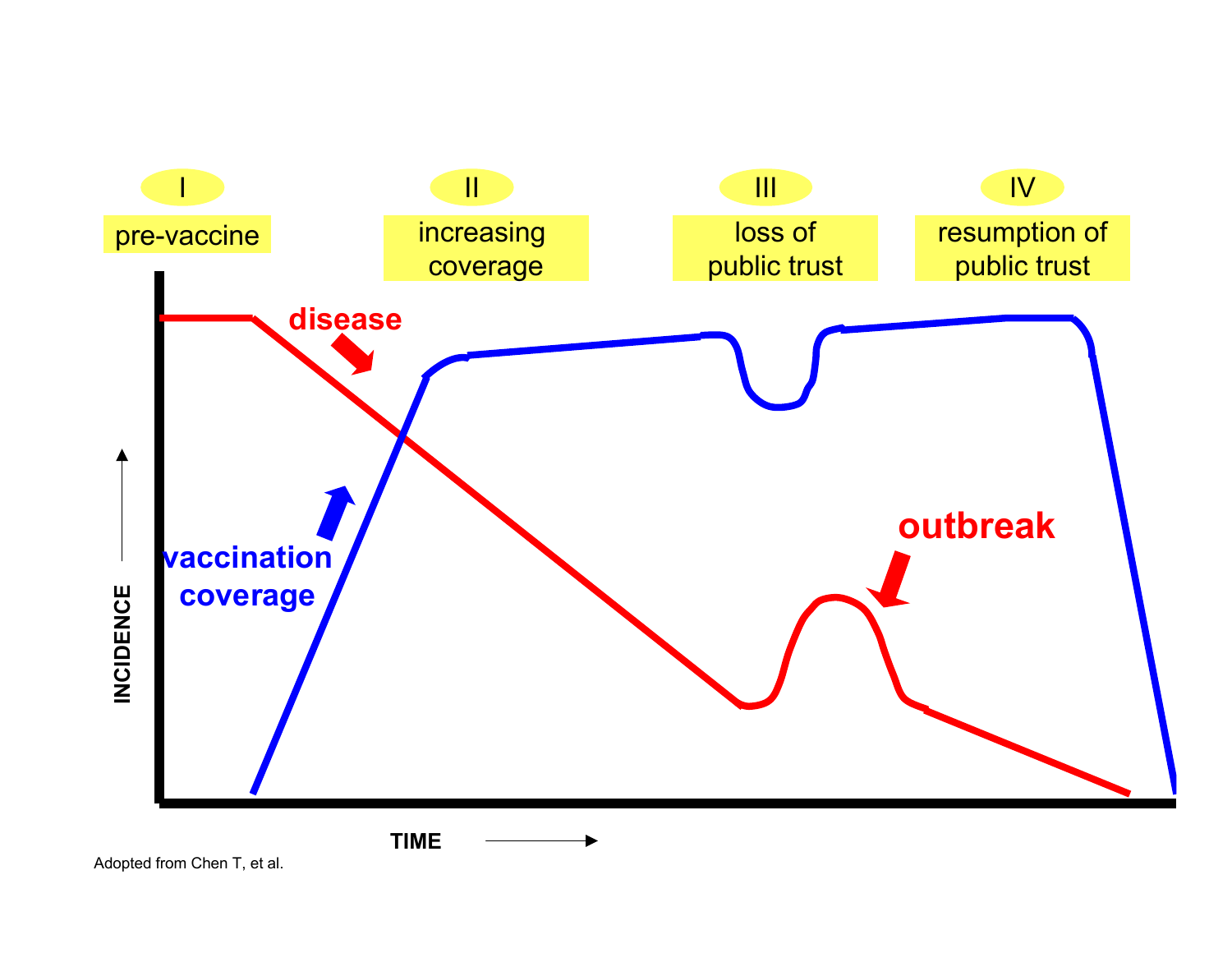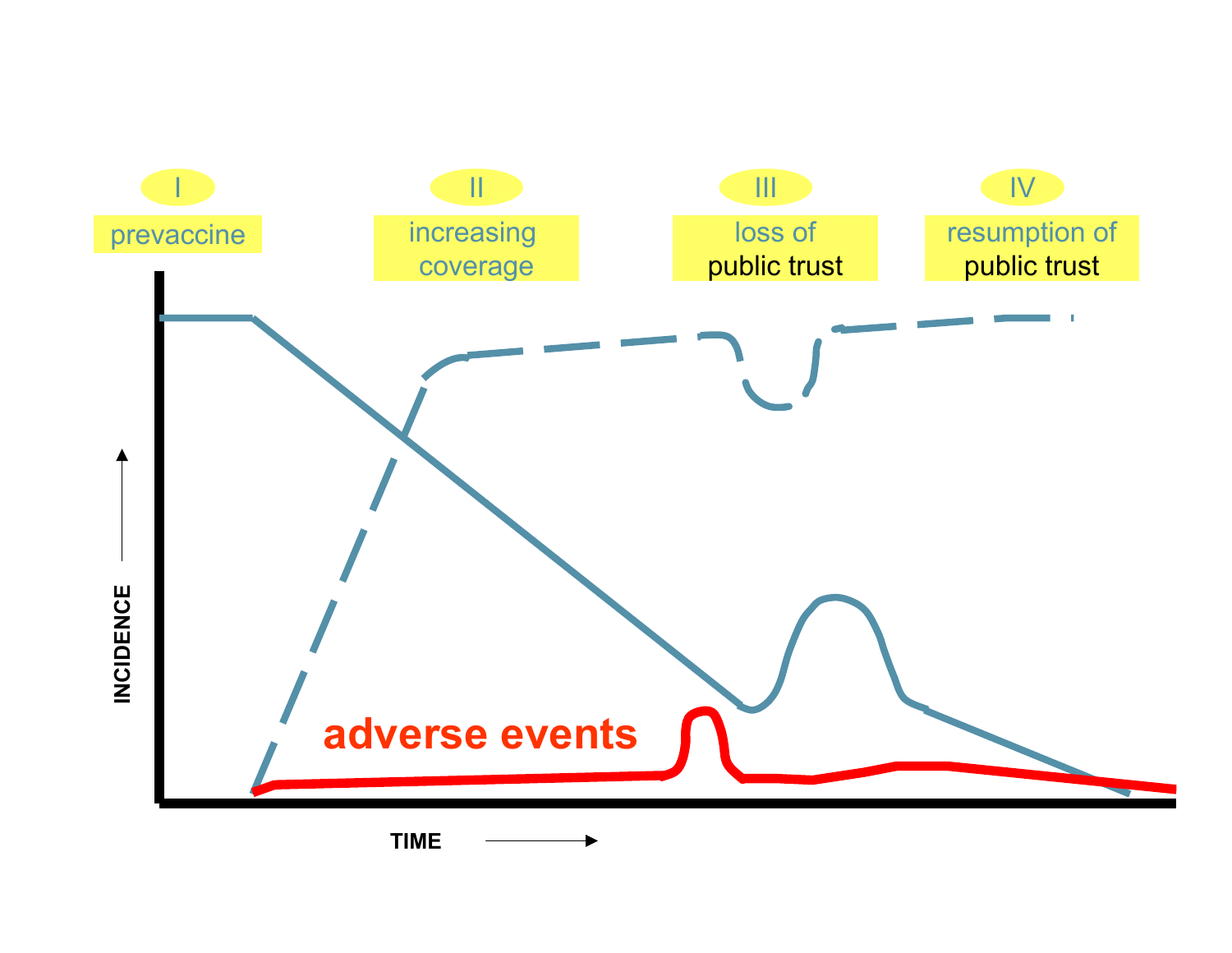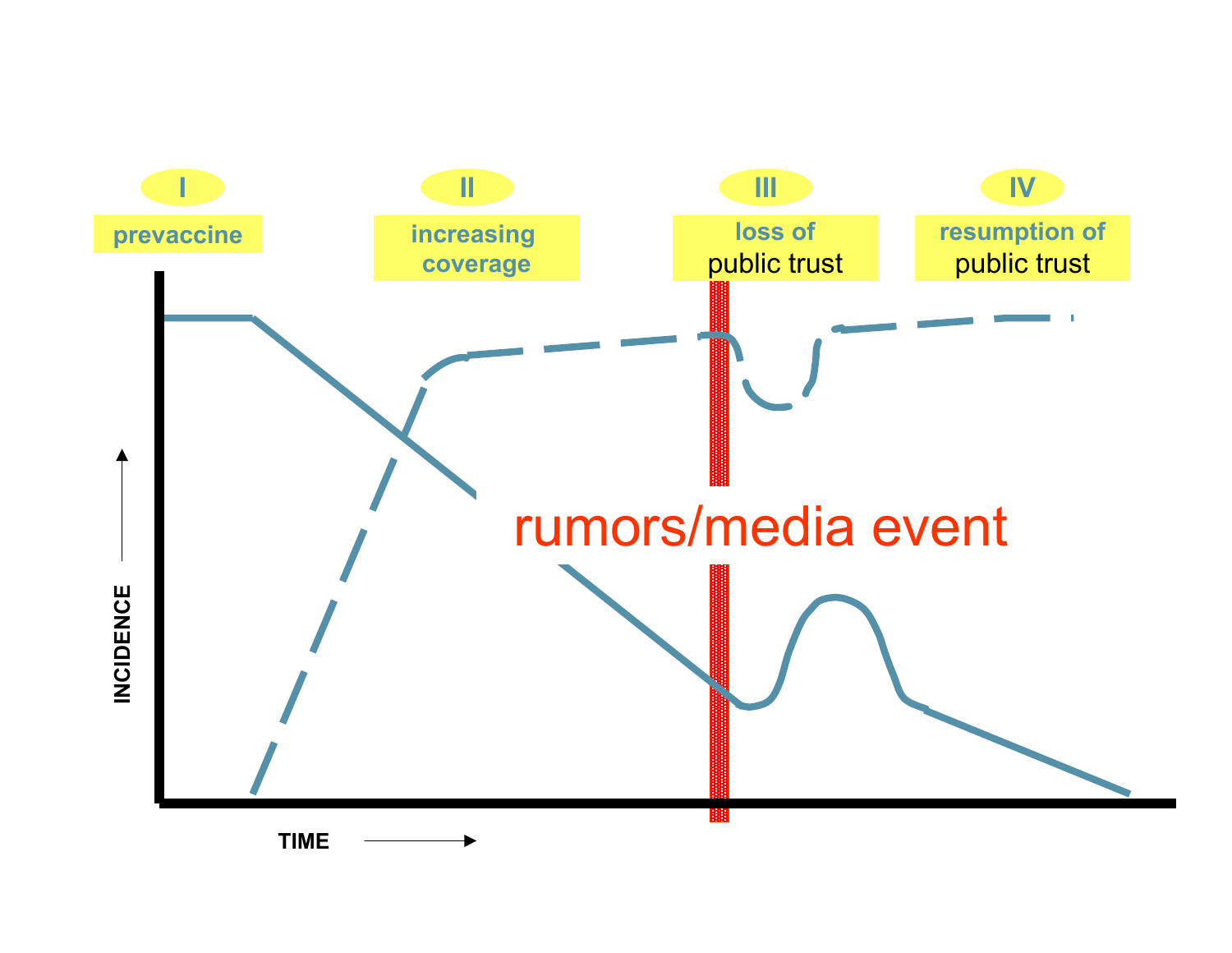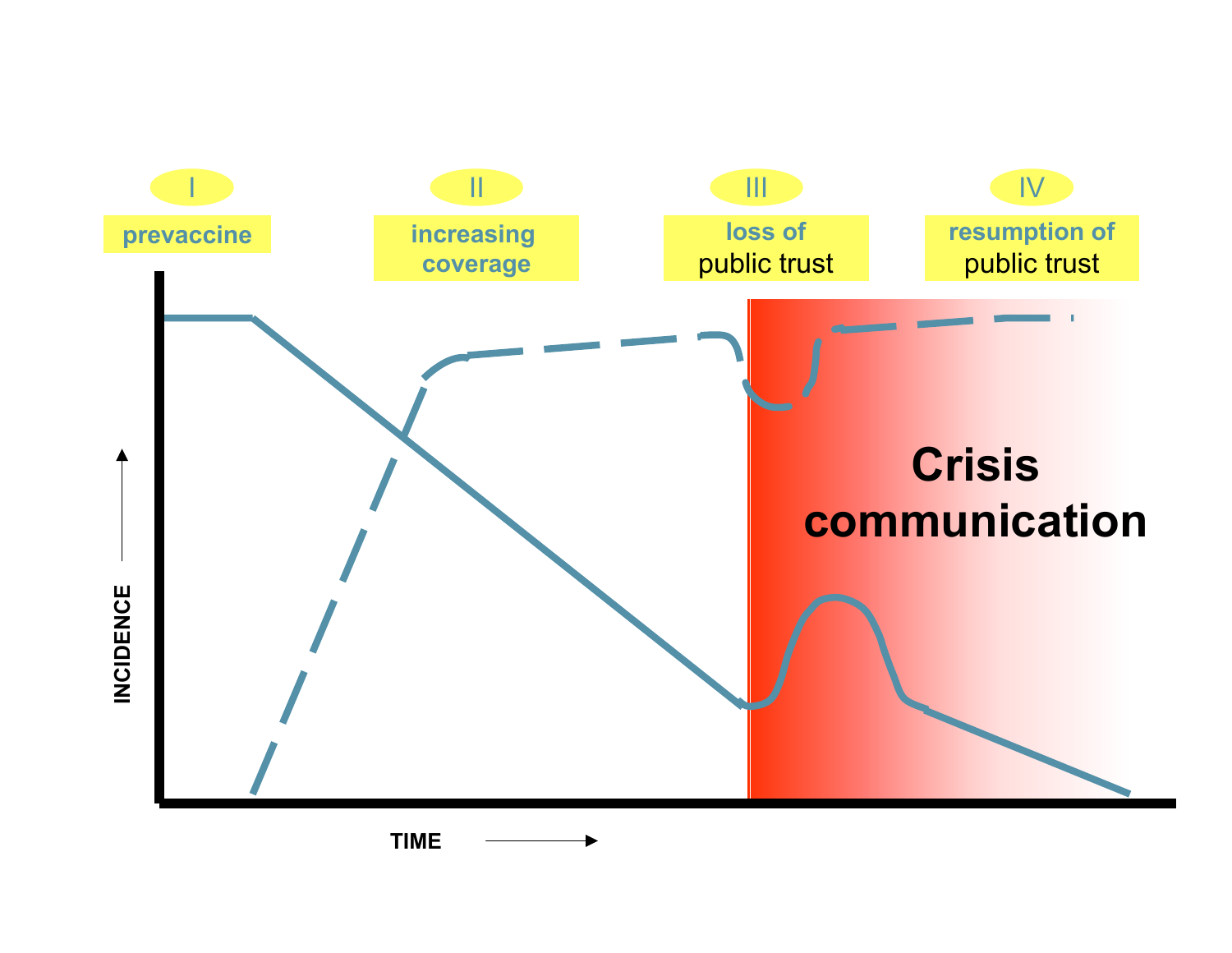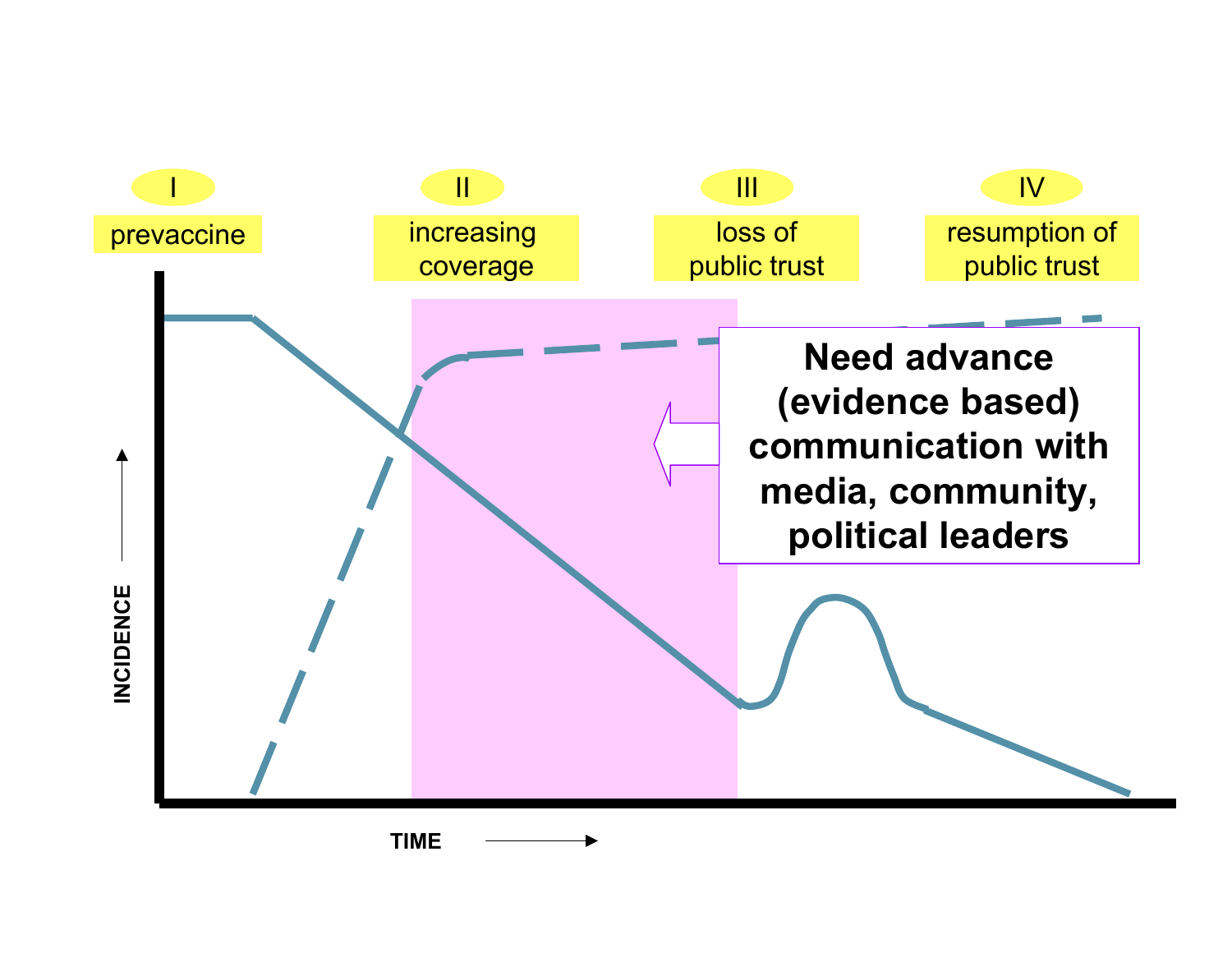#### "MINIMUM RESPONSE"

- Addressing rumors and misinformation (understand and address source of distrust)
- Managing AEFI promptly to minimize possible negative media reports (even before an investigation is complete a holding statement is important)

If there is silence, the public will come to their own conclusion!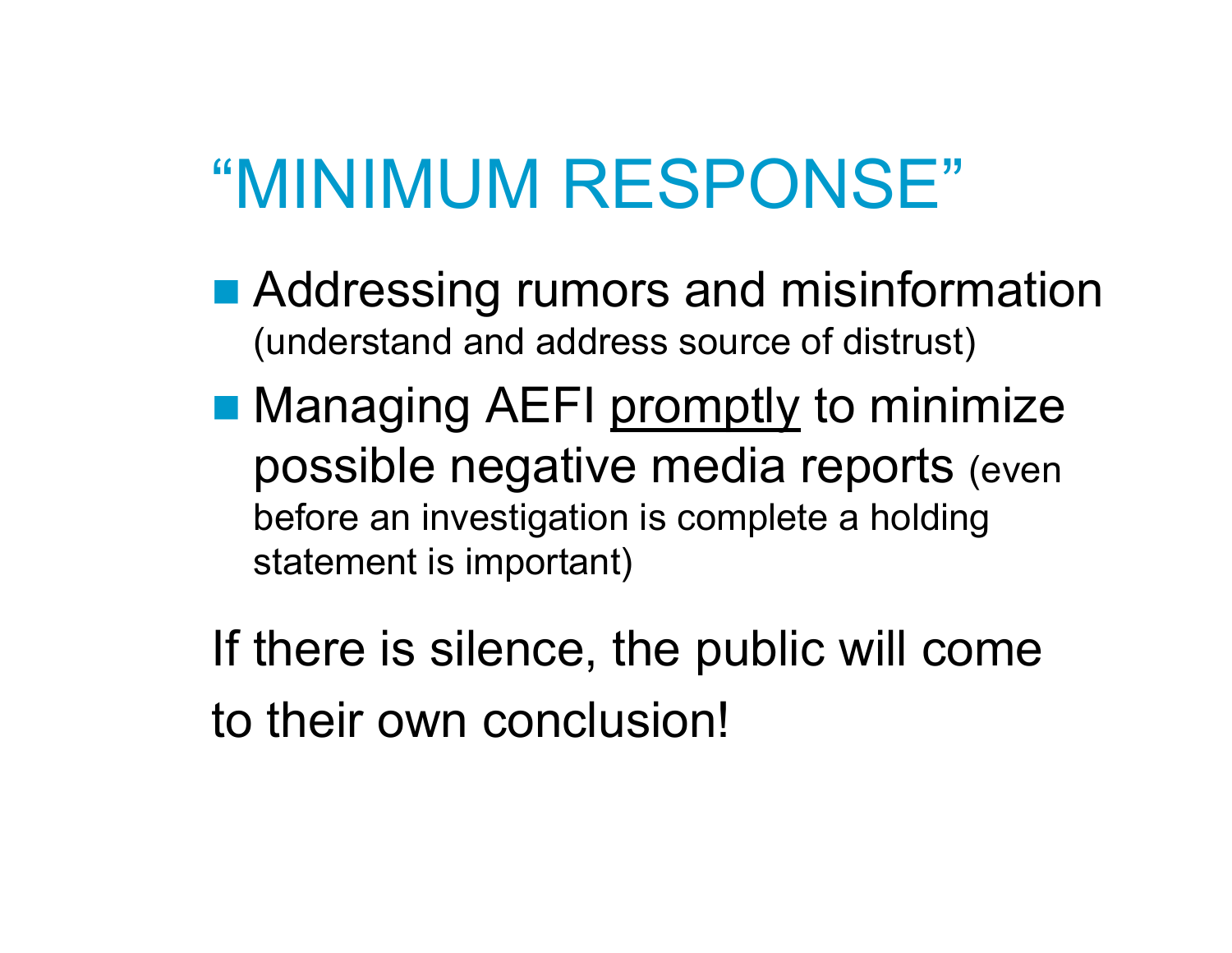Scientists must take care not to treat fear and reservation as ignorance and then try to destroy them with a blunt "rational" instrument.

Pattison –BMJ 2001;323:838-840